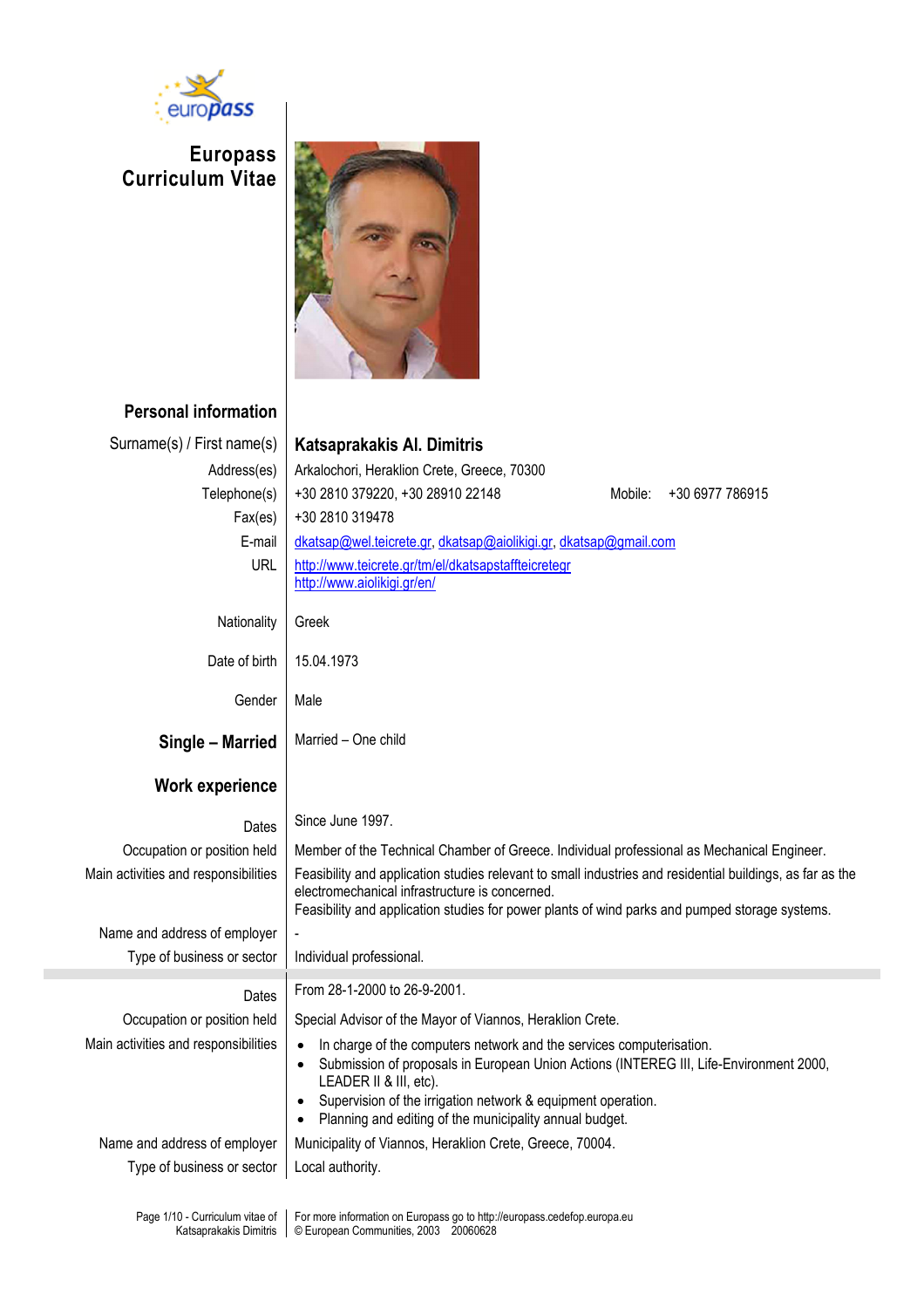| Dates                                | From 1-8-2002 to 31-7-2003.                                                                                                                                                                                                                                                                                                                                                                                                                                                                           |  |  |  |  |  |  |
|--------------------------------------|-------------------------------------------------------------------------------------------------------------------------------------------------------------------------------------------------------------------------------------------------------------------------------------------------------------------------------------------------------------------------------------------------------------------------------------------------------------------------------------------------------|--|--|--|--|--|--|
| Occupation or position held          | Scientific external contributor at "Developmental of Crete".                                                                                                                                                                                                                                                                                                                                                                                                                                          |  |  |  |  |  |  |
| Main activities and responsibilities | In charge for the implementation of specific European Union financial actions, relevant with<br>investments on the renewable energy sources, the energy saving and the rational use of energy.                                                                                                                                                                                                                                                                                                        |  |  |  |  |  |  |
| Name and address of employer         | "Developmental of Crete", Giamalaki 50 & Sofokli Venizelou, Heraklion, Crete, Greece, 71201.                                                                                                                                                                                                                                                                                                                                                                                                          |  |  |  |  |  |  |
| Type of business or sector           | Private organisation, non-profit (PNP).                                                                                                                                                                                                                                                                                                                                                                                                                                                               |  |  |  |  |  |  |
| Dates                                | September 2001 - February 2010.                                                                                                                                                                                                                                                                                                                                                                                                                                                                       |  |  |  |  |  |  |
| Occupation or position held          | Scientific contributor.                                                                                                                                                                                                                                                                                                                                                                                                                                                                               |  |  |  |  |  |  |
| Main activities and responsibilities | Teaching of:<br>Mechanical drawing<br>AutoCAD<br>Power plants synthesis<br>at department of Mechanical and Electrical Engineers.                                                                                                                                                                                                                                                                                                                                                                      |  |  |  |  |  |  |
| Name and address of employer         | Technological Educational Institute of Crete, Estavromenos, Heraklion Crete, Greece, 71004.                                                                                                                                                                                                                                                                                                                                                                                                           |  |  |  |  |  |  |
| Type of business or sector           | University.                                                                                                                                                                                                                                                                                                                                                                                                                                                                                           |  |  |  |  |  |  |
| Dates                                | Since February 2010                                                                                                                                                                                                                                                                                                                                                                                                                                                                                   |  |  |  |  |  |  |
| Occupation or position held          | Assistant Professor (February 2010 - July 2016)<br>$\bullet$<br>Associate Professor (since July 2016)<br>$\bullet$                                                                                                                                                                                                                                                                                                                                                                                    |  |  |  |  |  |  |
| Main activities and responsibilities | Permanent academic staff of the Technological Educational Institute of Crete.<br>Teaching of the following courses:<br>Power plants synthesis<br>٠<br>Mechanical machinery<br>Mechanics of fluids<br>Internal combustion engines<br>Renewable Energy Sources<br>Heating and cooling of buildings<br>Hydrodynamic machines<br>Software development for engineers.<br>on the Mechanical and Electrical Engineering school and the post-graduated course of T.E.I. of Crete<br>entitled "Power Systems". |  |  |  |  |  |  |
| Name and address of employer         | Technological Educational Institute of Crete, Estavromenos, Heraklion Crete, Greece, 71004.                                                                                                                                                                                                                                                                                                                                                                                                           |  |  |  |  |  |  |
| Type of business or sector           | University.                                                                                                                                                                                                                                                                                                                                                                                                                                                                                           |  |  |  |  |  |  |
| Dates                                | January 2000 - June 2001                                                                                                                                                                                                                                                                                                                                                                                                                                                                              |  |  |  |  |  |  |
| Occupation or position held          | Participation in the research project, financed by the European Union with the title:<br>"General simulating model of drilling. Three dimensioned surface roughness."                                                                                                                                                                                                                                                                                                                                 |  |  |  |  |  |  |
| Main activities and responsibilities | Software construction                                                                                                                                                                                                                                                                                                                                                                                                                                                                                 |  |  |  |  |  |  |
| Name and address of employer         | Technological Educational Institute of Crete, Estavromenos, Heraklion Crete, Greece, 71004.                                                                                                                                                                                                                                                                                                                                                                                                           |  |  |  |  |  |  |
| Type of business or sector           | University.                                                                                                                                                                                                                                                                                                                                                                                                                                                                                           |  |  |  |  |  |  |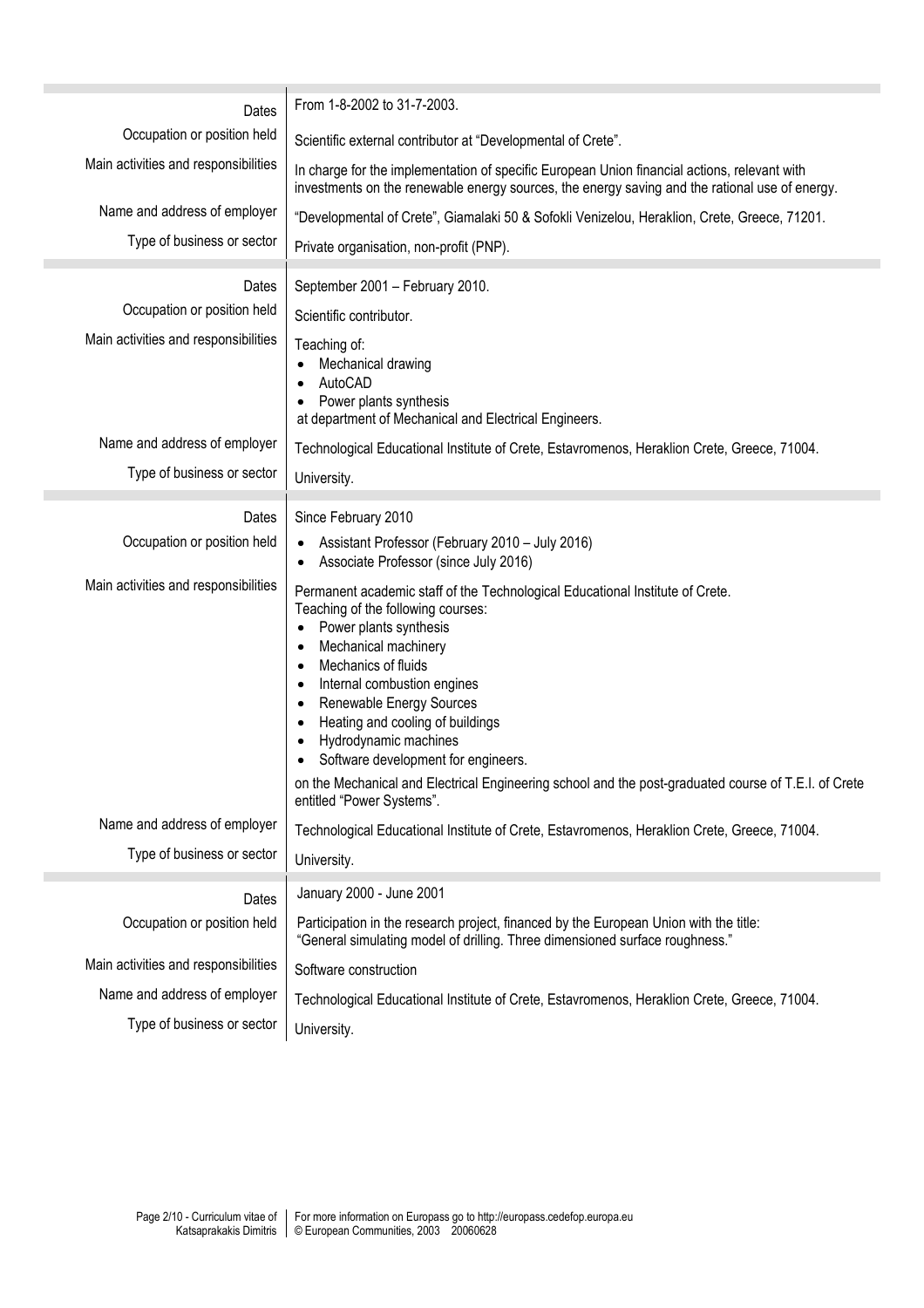| Dates                                | From September 2003 - .                                                                                                                                                                                                                                                                                                                                                                                                                                                                                                                                                                                                                                                                                                                                                                                                                                                                                                                                                                                                                                                                                                                                                                                                                                                                                                                                                                                                          |  |  |  |  |  |  |
|--------------------------------------|----------------------------------------------------------------------------------------------------------------------------------------------------------------------------------------------------------------------------------------------------------------------------------------------------------------------------------------------------------------------------------------------------------------------------------------------------------------------------------------------------------------------------------------------------------------------------------------------------------------------------------------------------------------------------------------------------------------------------------------------------------------------------------------------------------------------------------------------------------------------------------------------------------------------------------------------------------------------------------------------------------------------------------------------------------------------------------------------------------------------------------------------------------------------------------------------------------------------------------------------------------------------------------------------------------------------------------------------------------------------------------------------------------------------------------|--|--|--|--|--|--|
| Occupation or position held          | Mechanical Engineer, Researcher - Scientist at Wind Energy and Power Systems Syntesis<br>Laboratory.                                                                                                                                                                                                                                                                                                                                                                                                                                                                                                                                                                                                                                                                                                                                                                                                                                                                                                                                                                                                                                                                                                                                                                                                                                                                                                                             |  |  |  |  |  |  |
| Main activities and responsibilities | Research and scientific activities - responsibilities concerning wind energy, pumped storage<br>$\bullet$<br>systems, renewable energy sources, power quality, etc.<br>Computational simulation and analysis of power plants systems of small and large size.<br>$\bullet$<br>Implementation of feasibility and environmental effects studies concerning the installation of wind<br>parks, pumped storage systems and renewable energy sources projects.<br>Audits implementation for energy investments financed by the 3rd E.U. Support Framework<br>Programme 2000-2006, OPERATIONAL PROGRAMME "COMPETITIVENESS", Greek Ministry<br>of Development.<br>Contribution in the research projects:<br>Archimedes I, «The power quality of complex power plants», (from 2-6-2004 to 31-12-2006).<br>$\checkmark$<br>AKMON, «Malfunctions diagnosis and quality measuring - New methodology and instruments<br>$\checkmark$<br>development», (from 7-7-2005 to 7-3-2008).<br>Scientist responsible on behalf of T.E.I. of Crete for the Lifelong Learning project entitled<br>$\checkmark$<br>«R.E.S. and energy saving innovative performance technologies», implemented with T.E.I. of<br>Piraeus and T.E.I. of Athens (June 2014 - February 2015).<br>✓ Principal writer in the frames of the action "Kallipos" of two academic books, entitled «Power<br>Plants Synthesis» and «Heating - Cooling - Conditioning of buildings». |  |  |  |  |  |  |
| Name and address of employer         | Technological Educational Institute of Crete, Estavromenos, Heraklion Crete, Greece, 71004.                                                                                                                                                                                                                                                                                                                                                                                                                                                                                                                                                                                                                                                                                                                                                                                                                                                                                                                                                                                                                                                                                                                                                                                                                                                                                                                                      |  |  |  |  |  |  |
| Type of business or sector           | University.                                                                                                                                                                                                                                                                                                                                                                                                                                                                                                                                                                                                                                                                                                                                                                                                                                                                                                                                                                                                                                                                                                                                                                                                                                                                                                                                                                                                                      |  |  |  |  |  |  |
| Dates                                | Since October 2010.                                                                                                                                                                                                                                                                                                                                                                                                                                                                                                                                                                                                                                                                                                                                                                                                                                                                                                                                                                                                                                                                                                                                                                                                                                                                                                                                                                                                              |  |  |  |  |  |  |
| Occupation or position held          | External evaluator                                                                                                                                                                                                                                                                                                                                                                                                                                                                                                                                                                                                                                                                                                                                                                                                                                                                                                                                                                                                                                                                                                                                                                                                                                                                                                                                                                                                               |  |  |  |  |  |  |
| Main activities and responsibilities | Evaluation of applications on behalf of General Secretary of Research and Technology in Greece for<br>scientific proposals funded by the E.U. or the Greek State.                                                                                                                                                                                                                                                                                                                                                                                                                                                                                                                                                                                                                                                                                                                                                                                                                                                                                                                                                                                                                                                                                                                                                                                                                                                                |  |  |  |  |  |  |
| Name and address of employer         | General Secretary of Research and Technology in Greece                                                                                                                                                                                                                                                                                                                                                                                                                                                                                                                                                                                                                                                                                                                                                                                                                                                                                                                                                                                                                                                                                                                                                                                                                                                                                                                                                                           |  |  |  |  |  |  |
| Type of business or sector           | State authority                                                                                                                                                                                                                                                                                                                                                                                                                                                                                                                                                                                                                                                                                                                                                                                                                                                                                                                                                                                                                                                                                                                                                                                                                                                                                                                                                                                                                  |  |  |  |  |  |  |
| Dates                                | Since June 2010                                                                                                                                                                                                                                                                                                                                                                                                                                                                                                                                                                                                                                                                                                                                                                                                                                                                                                                                                                                                                                                                                                                                                                                                                                                                                                                                                                                                                  |  |  |  |  |  |  |
| Occupation or position held          | Scientific articles reviewer                                                                                                                                                                                                                                                                                                                                                                                                                                                                                                                                                                                                                                                                                                                                                                                                                                                                                                                                                                                                                                                                                                                                                                                                                                                                                                                                                                                                     |  |  |  |  |  |  |
| Main activities and responsibilities | Reviewing of scientific articles for the following Journals:<br>Renewable Energy<br>Energy<br>Renewable and Sustainable Energy Reviews<br>Energy conversion and management                                                                                                                                                                                                                                                                                                                                                                                                                                                                                                                                                                                                                                                                                                                                                                                                                                                                                                                                                                                                                                                                                                                                                                                                                                                       |  |  |  |  |  |  |
| Name and address of employer         | Elsevier                                                                                                                                                                                                                                                                                                                                                                                                                                                                                                                                                                                                                                                                                                                                                                                                                                                                                                                                                                                                                                                                                                                                                                                                                                                                                                                                                                                                                         |  |  |  |  |  |  |
| Type of business or sector           | Scientific journals editor                                                                                                                                                                                                                                                                                                                                                                                                                                                                                                                                                                                                                                                                                                                                                                                                                                                                                                                                                                                                                                                                                                                                                                                                                                                                                                                                                                                                       |  |  |  |  |  |  |
| Dates                                | November 2005 - December 2007.                                                                                                                                                                                                                                                                                                                                                                                                                                                                                                                                                                                                                                                                                                                                                                                                                                                                                                                                                                                                                                                                                                                                                                                                                                                                                                                                                                                                   |  |  |  |  |  |  |
| Occupation or position held          | External contributor for the participation of Prefecture of Lasithi in the project WindTechKnow,<br>financed by Interreg IIIC North office.                                                                                                                                                                                                                                                                                                                                                                                                                                                                                                                                                                                                                                                                                                                                                                                                                                                                                                                                                                                                                                                                                                                                                                                                                                                                                      |  |  |  |  |  |  |
| Main activities and responsibilities | Management of the project, implementation of research, surveys and feasibility studies on behalf of<br>the Prefecture of Lasithi.                                                                                                                                                                                                                                                                                                                                                                                                                                                                                                                                                                                                                                                                                                                                                                                                                                                                                                                                                                                                                                                                                                                                                                                                                                                                                                |  |  |  |  |  |  |
| Name and address of employer         | Prefecture of Lasithi. Agios Nikolaos, Crete, Greece, 72100.                                                                                                                                                                                                                                                                                                                                                                                                                                                                                                                                                                                                                                                                                                                                                                                                                                                                                                                                                                                                                                                                                                                                                                                                                                                                                                                                                                     |  |  |  |  |  |  |
| Type of business or sector           | Local authority.                                                                                                                                                                                                                                                                                                                                                                                                                                                                                                                                                                                                                                                                                                                                                                                                                                                                                                                                                                                                                                                                                                                                                                                                                                                                                                                                                                                                                 |  |  |  |  |  |  |
|                                      |                                                                                                                                                                                                                                                                                                                                                                                                                                                                                                                                                                                                                                                                                                                                                                                                                                                                                                                                                                                                                                                                                                                                                                                                                                                                                                                                                                                                                                  |  |  |  |  |  |  |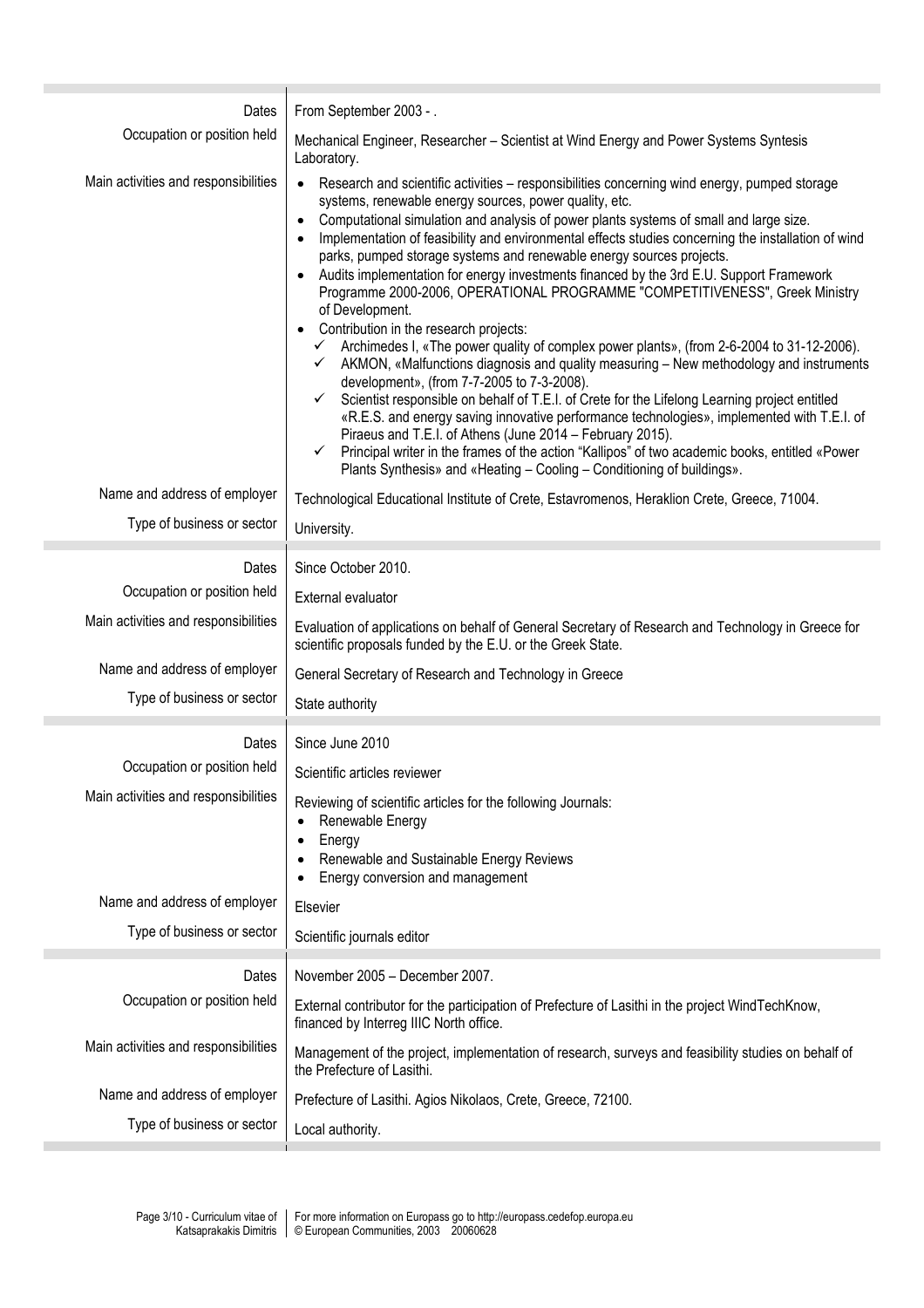| Dates                                                             | Since June 2010.                                                                                                                                                                                                        |  |  |  |  |  |
|-------------------------------------------------------------------|-------------------------------------------------------------------------------------------------------------------------------------------------------------------------------------------------------------------------|--|--|--|--|--|
| Occupation or position held                                       | Reviewer of research articles in the following journals: Energy, Renewable and Sustainable Energy<br>Reviews, Renewable Energy, Energy Conversion and Management.                                                       |  |  |  |  |  |
| Main activities and responsibilities                              | Reviewer                                                                                                                                                                                                                |  |  |  |  |  |
| Name and address of employer                                      | Elsevier                                                                                                                                                                                                                |  |  |  |  |  |
| Type of business or sector                                        | Publisher.                                                                                                                                                                                                              |  |  |  |  |  |
| Dates                                                             | Since October 2011.                                                                                                                                                                                                     |  |  |  |  |  |
| Occupation or position held                                       |                                                                                                                                                                                                                         |  |  |  |  |  |
| Main activities and responsibilities                              | Owner and founder of the private firm "Aeolian Land S.A."                                                                                                                                                               |  |  |  |  |  |
|                                                                   | Consulting and development of Renewable Energy Sources power plants, integration of energy saving<br>technologies in buildings and premises, innovative energy saving and control hardware and software<br>etc.         |  |  |  |  |  |
| Name and address of employer                                      | Arkalochori Heraklion Crete, 70300.                                                                                                                                                                                     |  |  |  |  |  |
| Type of business or sector                                        | Private firm.                                                                                                                                                                                                           |  |  |  |  |  |
| <b>Education and training</b>                                     |                                                                                                                                                                                                                         |  |  |  |  |  |
| Dates                                                             | From September 1991 to February 1997.                                                                                                                                                                                   |  |  |  |  |  |
| Title of qualification awarded                                    | Mechanical Engineer.                                                                                                                                                                                                    |  |  |  |  |  |
| Principal subjects/occupational skills<br>covered                 | Mechanical Engineering. Specialised in power production and power sources.                                                                                                                                              |  |  |  |  |  |
| Name and type of organisation<br>providing education and training | National Technical University of Athens.                                                                                                                                                                                |  |  |  |  |  |
| Level in national or international<br>classification              | ISCED5.                                                                                                                                                                                                                 |  |  |  |  |  |
| Dates                                                             | From 3-6-2002 to 30-3-2007.                                                                                                                                                                                             |  |  |  |  |  |
| Title of qualification awarded                                    | PhD.                                                                                                                                                                                                                    |  |  |  |  |  |
| Principal subjects/occupational skills<br>covered                 | PhD implementation at School of Mechanical Engineers of National Technical University of Athens,<br>with the title "Maximisation of wind power penetration in isolated power systems".<br>Supervisor: Arthouros Zervos. |  |  |  |  |  |
| Name and type of organisation<br>providing education and training | National Technical University of Athens, School of Mechanical Engineers, Department of fluids.                                                                                                                          |  |  |  |  |  |
| Level in national or international<br>classification              | ISCED6.                                                                                                                                                                                                                 |  |  |  |  |  |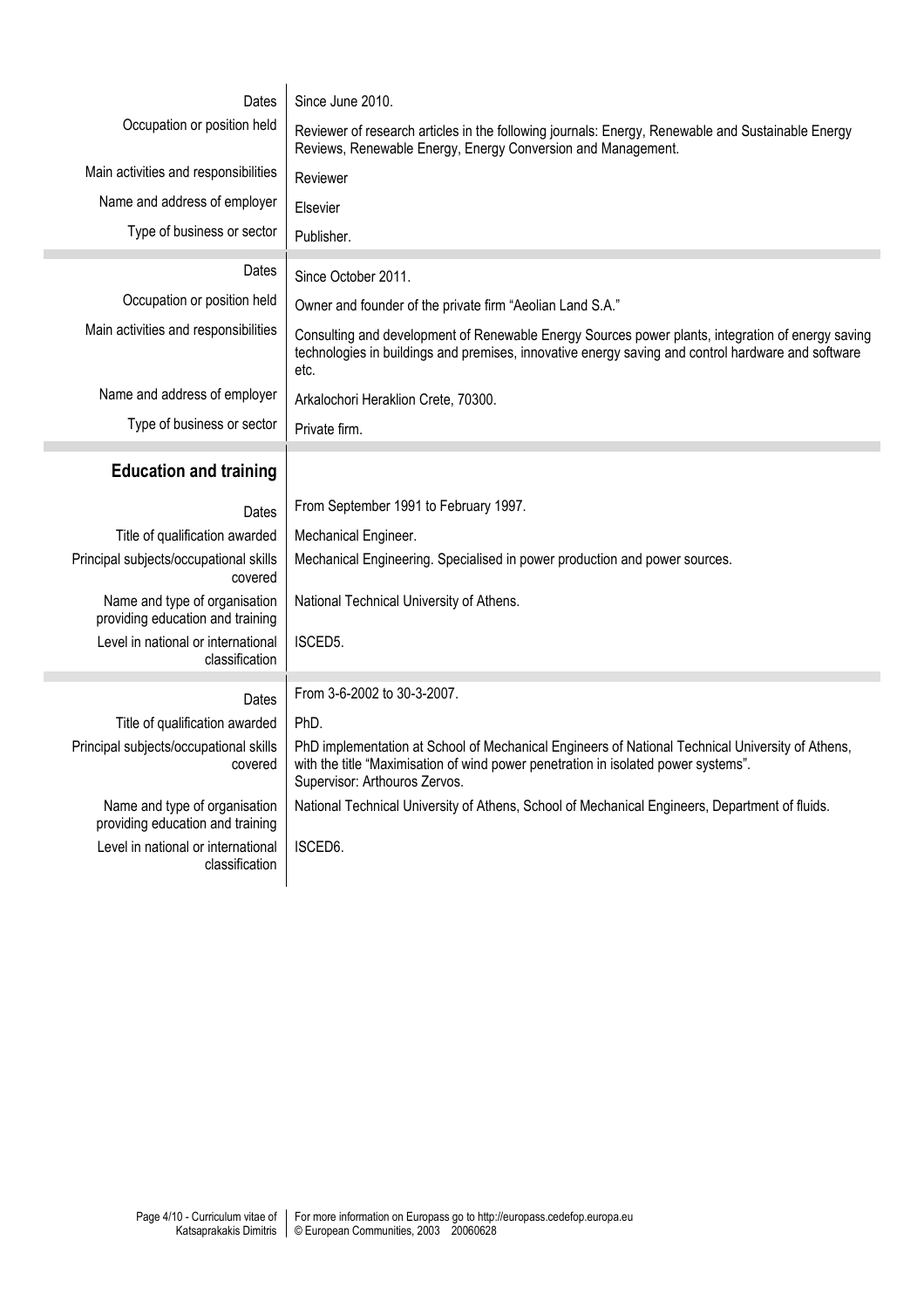| <b>Personal skills and</b><br>competences |                                                                                                                                                                                                                                                                                                                                                                                                                                                                              |                |                 |                                         |                  |    |                     |                |                 |  |
|-------------------------------------------|------------------------------------------------------------------------------------------------------------------------------------------------------------------------------------------------------------------------------------------------------------------------------------------------------------------------------------------------------------------------------------------------------------------------------------------------------------------------------|----------------|-----------------|-----------------------------------------|------------------|----|---------------------|----------------|-----------------|--|
| Mother tongue(s)                          | Greek                                                                                                                                                                                                                                                                                                                                                                                                                                                                        |                |                 |                                         |                  |    |                     |                |                 |  |
| Other language(s)                         |                                                                                                                                                                                                                                                                                                                                                                                                                                                                              |                |                 |                                         |                  |    |                     |                |                 |  |
| Self-assessment                           | Understanding                                                                                                                                                                                                                                                                                                                                                                                                                                                                |                |                 | <b>Speaking</b>                         |                  |    |                     | Writing        |                 |  |
| European level (*)                        | Listening                                                                                                                                                                                                                                                                                                                                                                                                                                                                    | Reading        |                 | Spoken interaction<br>Spoken production |                  |    |                     |                |                 |  |
| English                                   | Independent user C1<br>B2                                                                                                                                                                                                                                                                                                                                                                                                                                                    |                | Proficient user | B <sub>2</sub>                          | Independent user |    | B2 Independent user | C <sub>1</sub> | Proficient user |  |
| <b>Italian</b>                            | A <sub>1</sub><br>Basic user                                                                                                                                                                                                                                                                                                                                                                                                                                                 | A <sub>2</sub> | Basic user      | A1                                      | Basic user       | A1 | Basic user          | A <sub>2</sub> | Basic user      |  |
|                                           | (*) Common European Framework of Reference for Languages                                                                                                                                                                                                                                                                                                                                                                                                                     |                |                 |                                         |                  |    |                     |                |                 |  |
| Social skills and competences             | Full social skills developed, mainly because of:<br>my participation in theatrical teams and the performance of leading roles<br>$\bullet$<br>my work as assistant professor in T.E.I.<br>$\bullet$<br>my work in WindTechKnow EU project<br>$\bullet$<br>my activities as an individual professional mechanical engineer<br>$\bullet$<br>my membership in Greek Photographic Company and the participation in competitions and<br>exhibitions<br>my sports activities.<br>٠ |                |                 |                                         |                  |    |                     |                |                 |  |
| Organisational skills and<br>competences  | Full organization skills developed, mainly because of:<br>my position in Municipality of Viannos<br>my work in Wind Energy Laboratory<br>$\bullet$<br>my work in WindTechKnow EU project.<br>$\bullet$                                                                                                                                                                                                                                                                       |                |                 |                                         |                  |    |                     |                |                 |  |
| Technical skills and competences          | Well developed technical skills, mainly because of:<br>my constructions of wood, with professional wood machinery.<br>$\bullet$                                                                                                                                                                                                                                                                                                                                              |                |                 |                                         |                  |    |                     |                |                 |  |
| Computer skills and competences           | Operation systems: DOS, Windows, UNIX<br>$\bullet$<br>Microsoft Office: Word, Excel, Power Point, Access, Outlook.<br>$\bullet$<br>Mechanical drawing: AutoCAD (2-D)<br>$\bullet$<br>Other applications: CorelDRAW, Adobe Photoshop.<br>Software construction: FORTRAN, LabVIEW.<br>$\bullet$<br>Several other windows applications.                                                                                                                                         |                |                 |                                         |                  |    |                     |                |                 |  |
| Artistic skills and competences           | Amateur theatrical actor: Participation in several amateurish and professional performances,<br>taking on leading roles. I have been rewarded twice in Cretan amateurish theatrical competitions<br>for my performance.<br>Music: Accordion player since the age of 12. Great collection of albums.<br>Photograph: Member of the Greek Photographic Company. Participations in competitions and<br>exhibitions.<br>Painting.<br>٠                                            |                |                 |                                         |                  |    |                     |                |                 |  |
| Other skills and competences              | Sports: Diving, bicycle, football, shotokan karate.<br>٠<br>Reading: Literature, history.<br>Constructions: amateurish wooden constructions (mainly furniture).                                                                                                                                                                                                                                                                                                              |                |                 |                                         |                  |    |                     |                |                 |  |
| Driving license                           | Category B.                                                                                                                                                                                                                                                                                                                                                                                                                                                                  |                |                 |                                         |                  |    |                     |                |                 |  |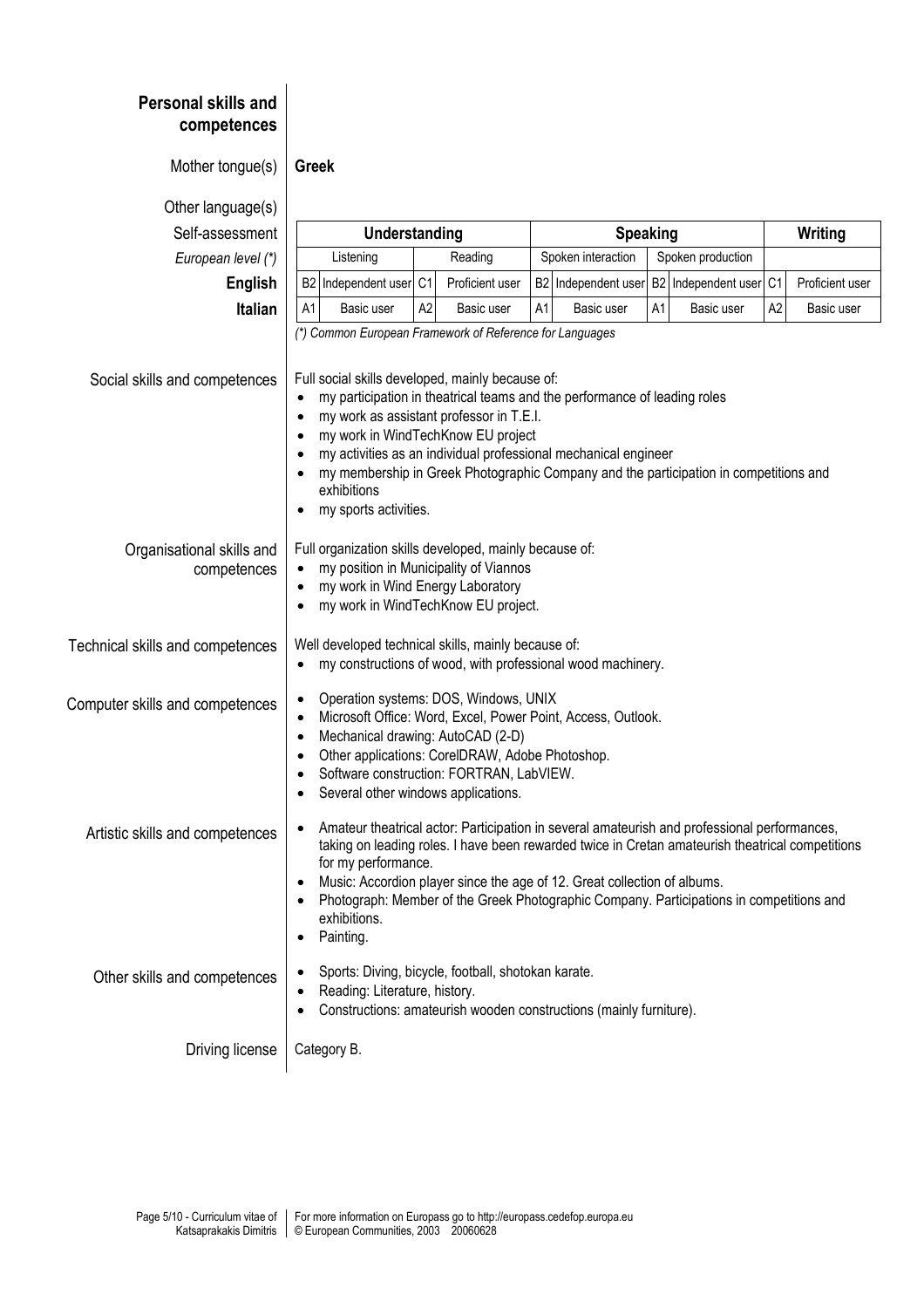- 1. **D. Katsaprakakis, D.G. Christakis, K. Kontaxakis,** "Introduction of pumped storage system into the existing power production system of Crete", Technika Chronika, Science publication of Technical Chamber of Greece, IV, No 1-2, p. 57-80.
- 2. **Dimitris Al. Katsaprakakis, Dimitris G. Christakis, Emmanouel Voumvoulakis, Arthouros Zervos, Dimitris Papantonis, Spiros Voutsinas**, "Τhe introduction of wind powered pumped storage systems in isolated power systems with high wind potential", International Journal of Distributed Energy Resources, Volume 3, Number 2 (2007), Pages 83 – 112.
- 3. **Dimitris Al. Katsaprakakis, Nikos Papadakis, Dimitris G. Christakis, Arthouros Zervos**, "On the wind power rejection in the islands of Crete and Rhodes", Wind Energy Journal, Volume 10, September 2007, Pages 415-434.
- 4. **Dimitris Al. Katsaprakakis, et al**, "Pumped storage systems introduction in isolated power production systems", Renewable Energy. Volume 33, March 2008, Pages 467-490.
- 5. **Dimitris Al. Katsaprakakis, Dimitris G. Christakis, Arthouros Zervos, Spiros Voutsinas**, "A power quality measure", IEEE Transactions on Power Delivery 23 (2) , pp. 553-561.
- 6. **Dimitris Al. Katsaprakakis, Nikos Papadakis, George Kozirakis, Yiannis Minadakis, Dimitris G. Christakis, Konstantinos Kondaxakis**, "Electrification of the island of Dia based on renewable energy sources", Applied Energy, Volume 86, April 2009, Pages 516-527,.
- 7. **Katsaprakakis DA et al**. "Introduction of a wind powered pumped storage system in the isolated insular power system of Karpathos–Kasos". Applied Energy. Volume 97, September 2012, Pages 38-48.
- 8. **Dimitris Al. Katsaprakakis**. "A review of the environmental and human impacts from wind parks. A case study for the Prefecture of Lasithi, Crete". Renewable and Sustainable Energy Reviews, Volume 16, Issue 5, June 2012, Pages 2850-2863.
- 9. **Dimitris Al. Katsaprakakis, Dimitris G. Christakis, Ioannis Stefanakis, Petros Spanos, Nikos Stefanakis**. Technical details regarding the design, the construction and the operation of seawater pumped storage systems. Energy, Volume 55, 15 June 2013, Pages 619-630.
- 10. **Dimitris Al. Katsaprakakis, Dimitris G. Christakis.** Seawater pumped storage systems and offshore wind parks in islands with low onshore wind potential. A fundamental case study. Energy, Volume 66, 1 March 2014, Pages 470-486.
- 11. **Dimitris Al. Katsaprakakis**. Comparison of swimming pools alternative passive and active heating systems based on renewable energy sources in Southern Europe. Energy, Volume 81, 1 March 2015, Pages 738-753
- 12. **Dimitris Al. Katsaprakakis, Stamatis Kalligeros, Nikos Pasadakis, Myron Moniakis, Ioannis Skias**. The feasibility of the introduction of natural gas into the electricity production system in the island of Crete (Greece). Energy for Sustainable Development, Volume 27, August 2015, Pages 155-167.
- 13. **Dimitris Al. Katsaprakakis, Dimitris Christakis**. The exploitation of electricity production projects from Renewable Energy Sources for the social and economic development of remote communities. The case of Greece: an example to avoid.. Renewable and Sustainable Energy Reviews. Volume 54, 1 February 2016, Pages: 341-349.
- 14. **Dimitris Al. Katsaprakakis**. Hybrid power plants in non-interconnected insular systems. Applied Energy. Volume 164, 15 February 2016, Pages 268-283.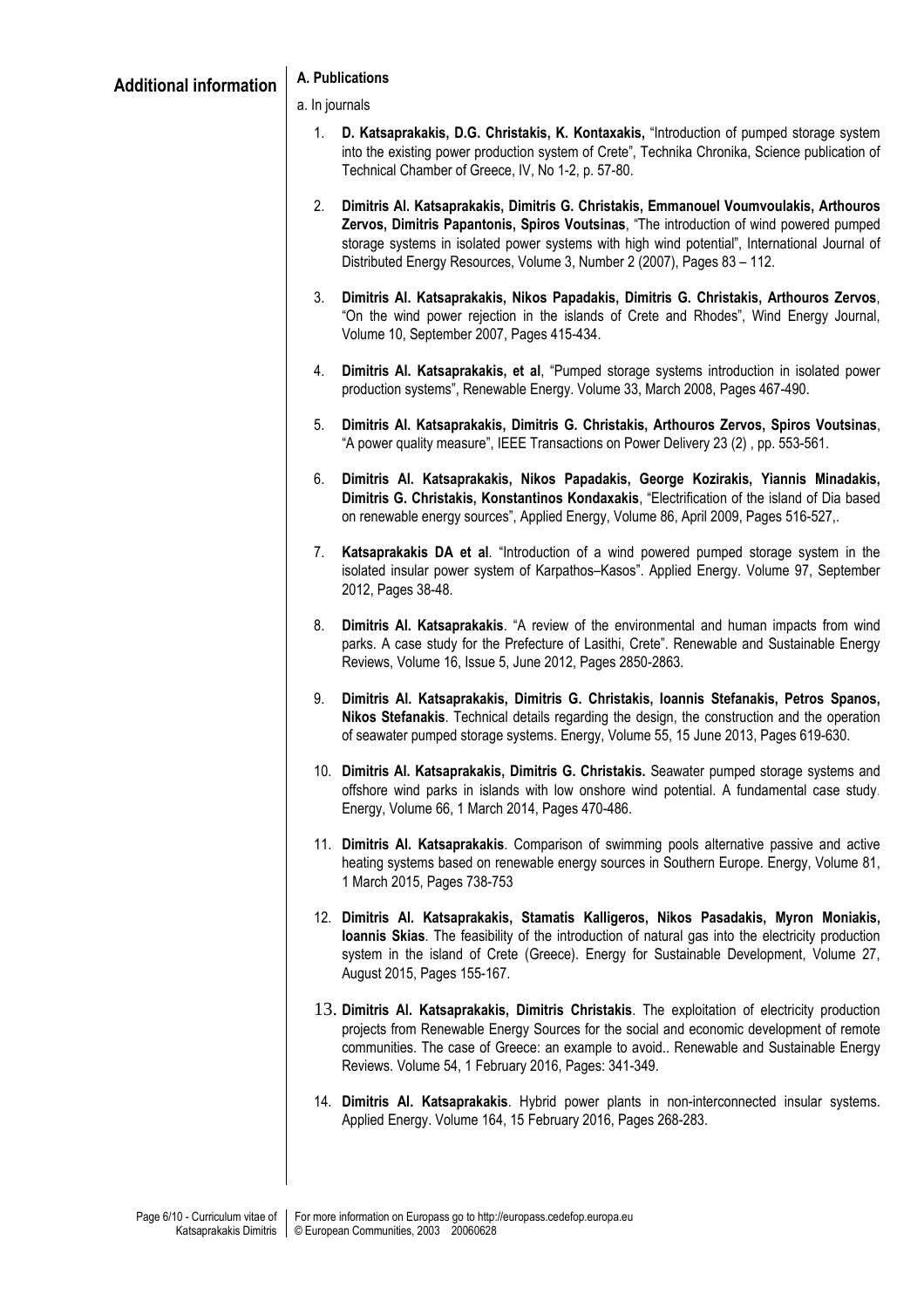b. In conferences

- 1. **D. Katsaprakakis, D.G. Christakis**, "On the wind power penetration percentage in the island of Crete", RES & RUE for islands international conference, Cyprus, 30-31 August 2004.
- 2. **D. Katsaprakakis, D.G. Christakis, D. Poulis, Y. Minadakis** , "A power quality measure", RES & RUE for islands international conference, Cyprus, 30-31 August 2004.
- 3. **D.G. Christakis, D. Katsaprakakis,** «A measure for the wind power quality" EWEA 2004 Conference, 22-25 November 2004, London.
- 4. **D. Al. Katsaprakakis, D. G. Christakis**, «The use of pumped storage systems in power production system of Crete», 3rd Pan-Hellenic Conference «The performance of renewable energy sources. Perspectives and priorities towards the target of 2010», 23-25 February 2005, Athens (in Greek).
- 5. **D. Al. Katsaprakakis, D. G. Christakis**, «100% power production in Crete with the use of wind parks and pumped storage systems», 3rd Pan-Hellenic Conference «The performance of renewable energy sources. Perspectives and priorities towards the target of 2010», 23-25 February 2005, Athens (in Greek).
- 6. **D. Al. Katsaprakakis, D. G. Christakis**, «A measure for the wind power quality», 3rd Pan-Hellenic Conference «The performance of renewable energy sources. Perspectives and priorities towards the target of 2010», 23-25 February 2005, Athens (in Greek).
- 7. **D. Katsaprakakis, D.G. Christakis**, "Α wind parks, pumped storage and diesel engines power system for the electric power production in Αstypalaia", Conference on Sustainable Energy, Brasov, Romania 7, 8 July 2005 (oral presentation).
- 8. **D. G. Christakis, D. Al. Katsaprakakis**, "The combined management of water potential and wind energy: a lever for development in Municipality of Viannos", 1st Pan-Viannitiko Conference, Ano Viannos, 27-28 August 2005 (in Greek, oral presentation).
- 9. **D. Al. Katsaprakakis, George Betzios, D. G. Christakis**, «Combined management of water and wind potential for the island of Lesvos», 17th Conference of Pan-Hellenic Ecological Organisations Network: «Renewable Energy Sources», Mitilini, 7-9 October 2005 (in Greek).
- 10. **D. Al. Katsaprakakis, D.G. Christakis**, «Α wind parks, pumped storage and diesel engines power production hybrid system for the power production in Αstypalaia», EWEC 2006 Conference & Exhibition, 27 February to 2 March, 2006, Athens.
- 11. **D. Al. Katsaprakakis, D.G. Christakis**, **Emm. Voumvoulakis** «Maximisation of RES penetration in Crete with the use of pumped storage systems», Institute of energy for southeast Europe, «Energy and development in Crete», 26, 27 May 2006, Chania (in Greek).
- 12. **D. Al. Katsaprakakis, D.G. Christakis**, "Experience from the wind parks operation in Crete and perspectives towards the maximization of the wind power penetration", 5th World Wind Energy Conference & Exhibition WWEC 2006, "Energy Independence powered by Wind", New Delhi, India, 6-8 November 2006.
- 13. **D. Al. Katsaprakakis, D.G. Christakis**, "Maximisation of R.E.S. penetration in Greek insular isolated power systems with the introduction of pumped storage systems", ENERTECH 2007, 2nd International Conference & Exhibition, "Renewable Energy Sources and Energy Efficiency", Athens, 18-21 October 2007 (oral presentation).
- 14. **D. Al. Katsaprakakis, D.G. Christakis**, "Maximisation of R.E.S. penetration in Cyclades islands", Institute of energy for south-east Europe, "The energy problem in Cyclades", 20-21 June 2008, Ermoupoli, Syros (in Greek, oral presentation).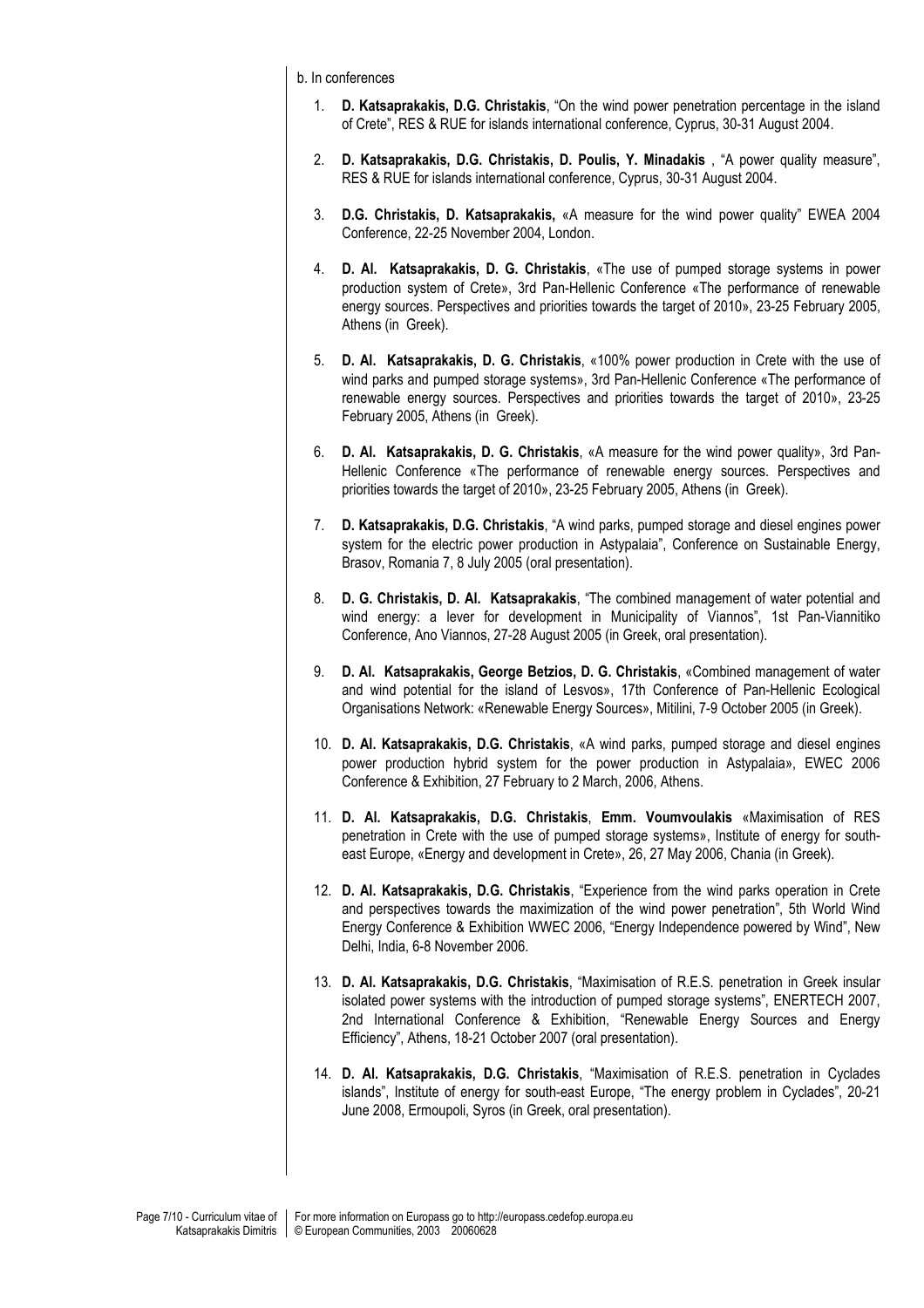- 15. **D. Al. Katsaprakakis, D.G. Christakis**, "Maximisation of R.E.S. in Greek islands (Technological, Economic and Legislative parameters)", Development agencies' network for insular Greece, Pan-European conference, "Sustainable development policies for islands: Europe, Mediterranean, Greece, networking and cooperation", Corfu, 3-5 July 2008 (in Greek, oral presentation).
- 16. **D. G. Christakis, D. Al. Katsaprakakis**, "Exploitation of R.E.S. in Municipality of Viannos", 2nd Pan-Viannitiko Conference with emphasis on Environment and Public Health, Ano Viannos, 29-31 August 2008 (in Greek, oral presentation).
- 17. **D. Al. Katsaprakakis, D.G. Christakis, Kosmas Pavlopoulos, Irene Dimitrellou, Sofia Stamataki**, «Maximisation of R.E.S. penetration in very small power systems. Case study: Agios Efstratios.», Fourth National Conference: The application of Renewable Energy Sources "Towards an Ambitious and Reliable National Action Schedule", 10-12 May 2010 Athens. (in Greek).
- 18. **Dimitris Al. Katsaprakakis, Dimitris G. Christakis, Kosmas Pavlopoulos, Sofia Stamataki, Irene Dimitrelou, Stefanakis Ioannis, Spanos Petros**, «Introduction of a wind powered pumped storage system in the isolated insular power system of Karpathos – Kasos», Third International Conference on Applied Energy - 16-18 May 2011 - Perugia, Italy.
- 19. **Dimitris Al. Katsaprakakis, Dimitris G. Christakis, Ioannis Stefanakis**. Hybrid power plant for electricity and potable water production through desalination in Kasos. 1st Kassian Symposium. Kasos 19-20 August 2014.
- 20. **Karapidakis, E.S., Christakis, D., Katsaprakakis, D., Stamatelos, A.** Interconnection of Crete's power system and further wind power utilization. IET Conference Publications. Volume 2014, Issue CP665, 2014. 9th Mediterranean Conference on Power Generation, Transmission Distribution and Energy Conversion, MedPower 2014; Athens; Greece; 2 – 5 November 2014; Code 117811.
- 21. **Dimitris Al. Katsaprakakis, Dimitris G. Christakis**. The exploitation of R.E.S. for electricity production. A mean of decentralised social and economic growth. The existing situation in Greece during the last years.  $10<sup>th</sup>$  National Conference on R.E.S. 26-28 of November 2014, Thessaloniki, Greece (in Greek).
- 22. **Dimitris Al. Katsaprakakis, Dimitris G. Christakis**. The development of hybrid power plants for electricity production aiming at the R.E.S. penetration maximization in insular autonomous systems. 10<sup>th</sup> National Conference on R.E.S. 26-28 of November 2014, Thessaloniki, Greece (in Greek).
- 23. **D. Al. Katsaprakakis, D. Zafirakis, D. G. Christakis, J. Kaldellis**. A sustainable energy and development pattern based on R.E.S. for insular and rural communities. 13th International Conference on Protection and Restoration of the Environment, Mykonos island, Greece, | 3rd to 8th of July, 2016.
- 24. **Dimitris Al**. Katsaprakakis. Development possibilities of insular and rural communities based on the exploitation of Renewable Energy Sources. The potential of Energy Cooperatives. 2<sup>nd</sup> Kassian Symposium. Kasos 6-10 August 2016.
- 25. **Dimitris Al. Katsaprakakis, George Zidianakis**. Upgrading Energy Efficiency For School Buildings In Greece. International Conference on Sustainable Synergies from Buildings to the Urban Scale, SBE16, Thessaloniki, Greece, 17-19 of October 2016 (approved).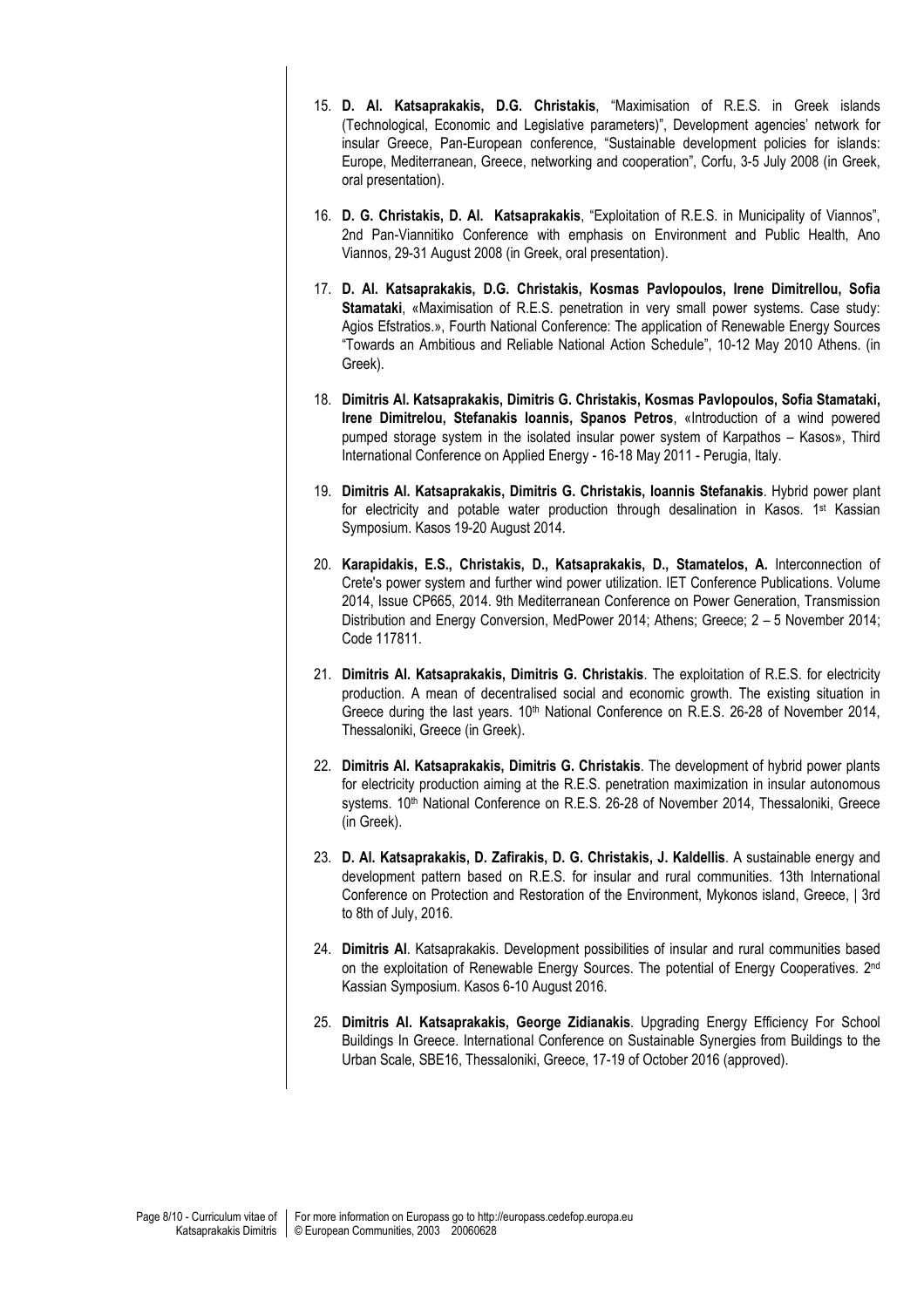c. Chapters in volumes

- 1. **Al Katsaprakakis D and Christakis DG** (2012). "Wind Parks Design, Including Representative Case Studies." In: Sayigh A, (ed.) Comprehensive Renewable Energy, Vol 2, pp. 169–223. Oxford: Elsevier.
- 2. **Dimitris Al. Katsaprakaki** (2016). "Energy Storage For Offshore Wind Farms". In: Chong Ng & Prof. Li Ran, (ed.) Offshore wind farms: Technologies, design and operation. Pages 459-493. Woodhead Publishing Limited.

#### **Comprehensive analysis of the published articles**:

The topics of above articles can be summarized as:

- Power plants synthesis based on Renewable Energy Sources (R.E.S.) for the production of electricity in insular systems.
- Thermal power plants supported by Renewable Energy Technologies analysis and simulation.
- Wind power penetration in non-interconnected systems with or without the support of storing technologies.
- Security of power plants with high wind power penetration.
- Power quality.
- Reduction of power plants' electricity production cost and saving of conventional energy sources (e.g. coal, oil) by introducing R.E.S. power production plants.
- Wind parks environmental impacts. Optimum wind parks sitting.
- Energy saving.
- Heating and cooling of buildings.

#### **B. Books**

- 1. **Dimitris Al. Katsaprakakis**. Courses on Wind Energy and Wind Parks Construction. Funding: INTERREG IIIC NORTH - Regional Wind Technology and Knowledge Transfer Strategies – Prefecture of Lasithi. Crete, 2008.
- 2. **Dimitris Al. Katsaprakakis**. Mechanical machinery. Handbook for the teaching of the relevant course in T.E.I. of Crete. October 2007.
- 3. **Dimitris Al. Katsaprakakis**. Power Plants Synthesis. «Kallipos» Hellenic Academic Electronic Books and References. October 2015.
- 4. **Dimitris Al. Katsaprakakis, Moniakis Myron**. Heating, Cooling and Conditioning of Buildings. «Kallipos» Hellenic Academic Electronic Books and References. October 2015.

**C. Participation in the following work-specific teams, funded by the Technical Chamber of Greece:**

- 1. **Katsaprakakis Dimitris, Moniakis Myron, Pasadakis Nikos, Skias Ioannis**. "Feasibility for the introduction of natural gas in the electricity production system of Crete". Delivered on February 2010.
- 2. **Aggelakis Andreas, Vamvasakis Ioannis, Vergis Georgios, Violaris Georgios, Dialynas Georgios, Katsaprakakis Al. Dimitris, Kornelaki Elisavet, Bikakis Evaggelos, Papadaki Marina, Sampson Dimitris**. "Perspectives for the production of drinkable water from the Almyros river, by applying reverse osmosis methodology. Delivered on October 2013.